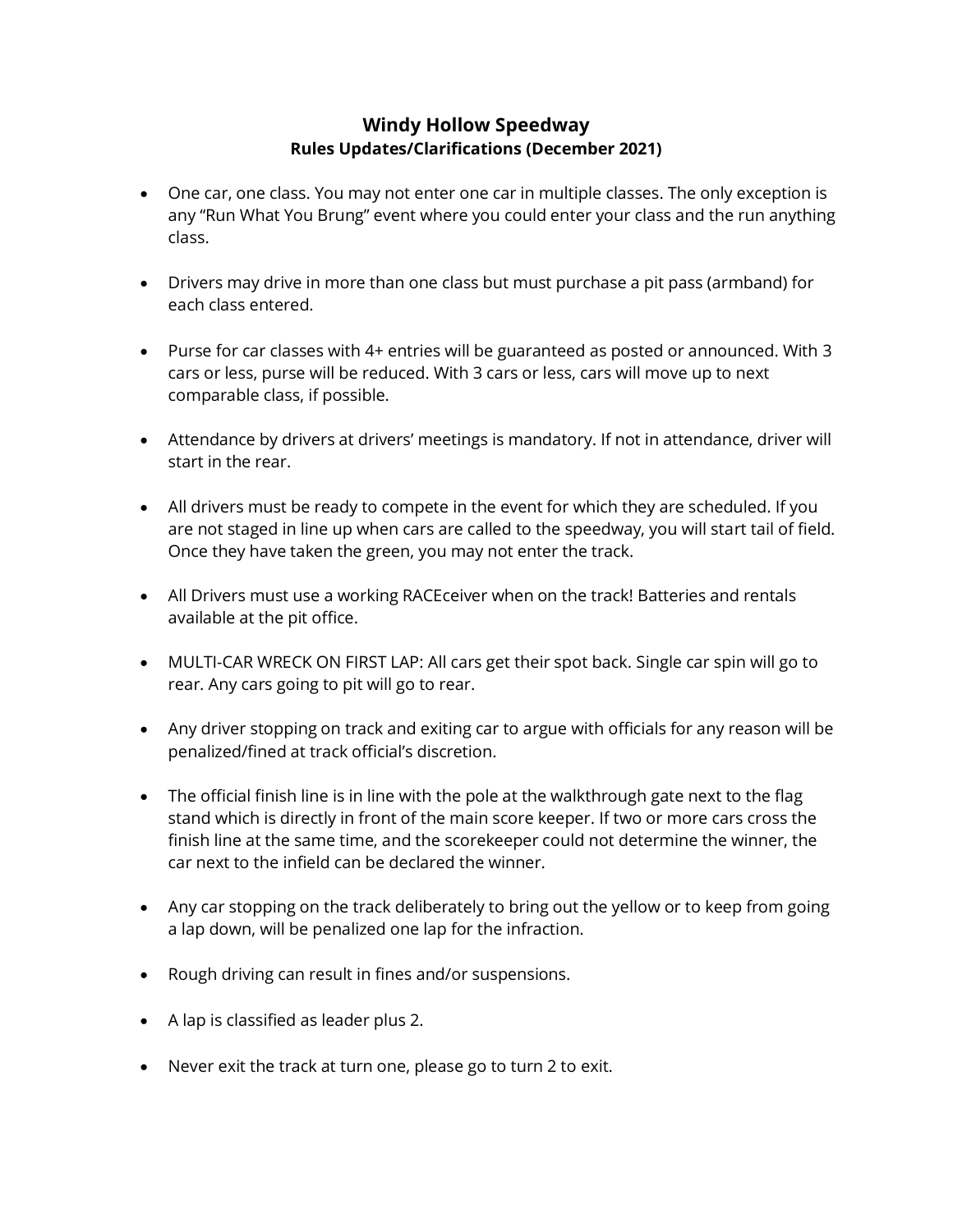- During a race, cars should not exit the track under the green due to lack of safety barrier between the track and the exit lane. During the race, whether under green or yellow, disabled cars should go to infield to keep from causing a caution or unsafe situation at the exit or exit road.
- Reminder drivers are responsible for crew/friends in pit areas. Drivers, please remind your crew that alcohol is not permitted on track grounds. Anyone caught with alcohol may be escorted out or suspended.

## **Protest Procedures (updated December 2021)**

### **Pre-Race Protest:**

Visual protests only – \$50 (requiring no measurements whatsoever) must be presented to Tech man in writing before feature line-up commences. No visual protests taken after track announcer has made call for cars to come to staging area.

### **Post-Race Process**

1. After the feature event, the top three cars must go to tech inspection location in the infield.

3. The race will be declared official only after the Tech Official has inspected at least the top 3 finishers.

3. This is the only time where the driver only may protest and immediately put up a cash payment. The protesting driver must have competed and finished in the top 3 of the same race in question to file protest and may only protest the car ahead of their finish. (You must finish 2<sup>nd</sup> to protest the winner). All protests must be received by Tech Official within 5 minutes be approved by Tech Official. Spite protests and protests done in an un-sportsmanlike manner will not be considered. Official's decision is final.

### **Protest Rules**

1. To protest any car in the field, must finish in the top 3 and must be on lead lap at checkered flag. Protests can only be made by the driver, at the tech station, within 5 minutes after the checkered flag. You must have the cash on you at the time of the protest. If the winner is protested, he/she will be allowed time for Victory Lane photos.

2. After protest has been filed and money has been put up, it will not be returned for any reason. Protest cannot be taken down once it is filed; this is to avoid swapping money, which is unfair to rest of field. The Tech Official can disallow the protest, otherwise it cannot be canceled.

3. Protested cars have (5) minutes to accept or refuse protest. If he or she accepts the protest, parts must be ready for inspection within one (1) hour. (Tech man discretion to add time.)